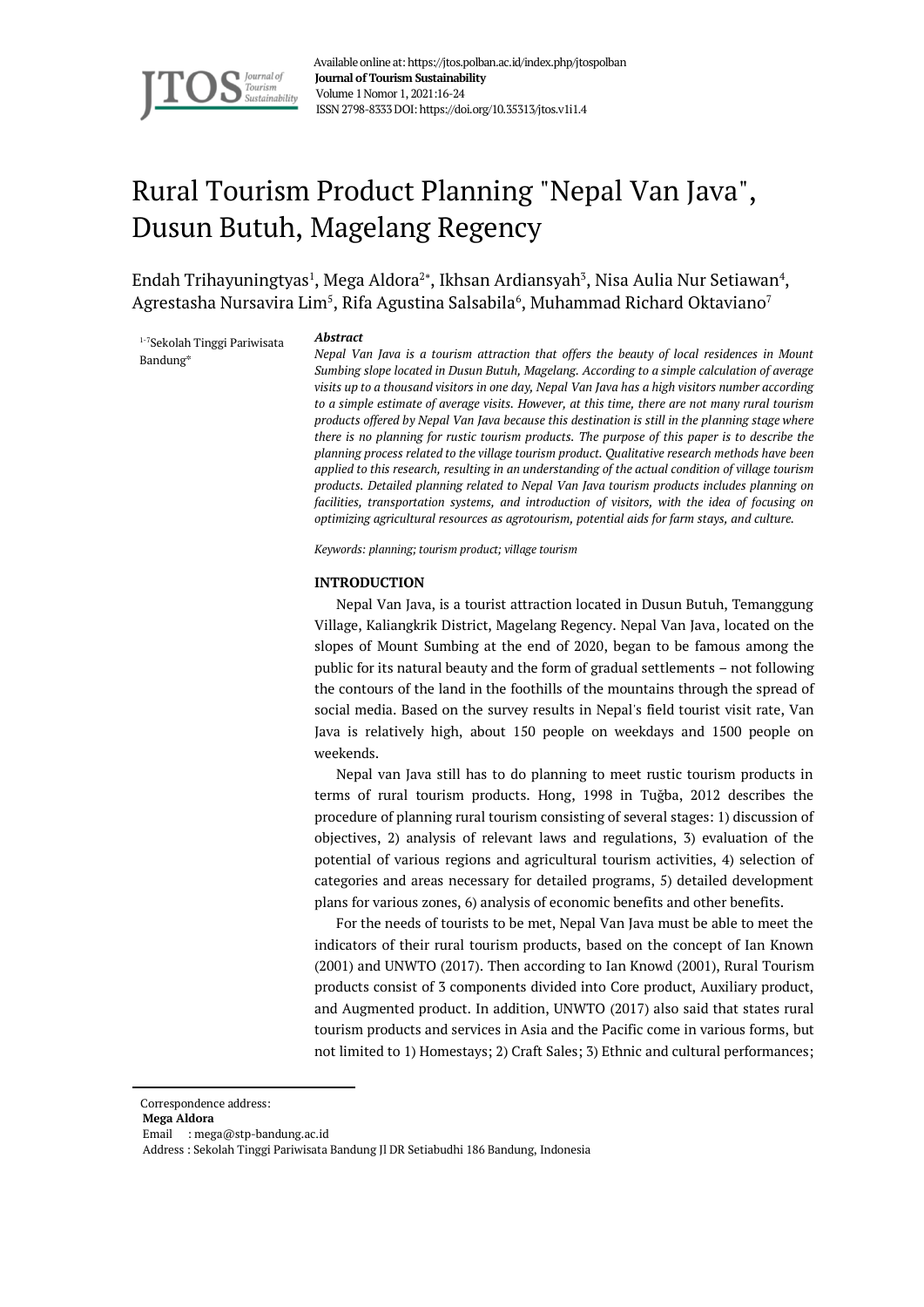4) Festivals and Special Events; 5) Guided Rural Tourism; 6) Educational Tour; 7) Team Building Activities; 8) Agricultural visits; 9) Indigenous communities; 10) Nature Parks; 11) Adventure and ecotourism enterprises; 12) Cycling tours, and 13) Safari Park.



**Image 1.** The landscape of Nepal Van Java Source: research data, 2021

Currently, Nepal Van Java is still in the structuring stage where the available rural tourism products, according to Ian Known (2001) and UNWTO (2017), have not been utilized optimally. However, the level of tourist arrivals is relatively high. Therefore, to improve the quality and function of existing products, it is necessary to plan rural tourism products to be utilized optimally. Based on the background explanation above, it is necessary to conduct further research with the title Rural Tourism Product Planning "Nepal Van Java" in Dusun Butuh, Magelang Regency."

## **LITERATURE REVIEW**

# **Rural Tourism Planning**

The initial process in rural tourism planning (Rural Tourism) is to select qualified villages to attract tourists. The first step in planning rural tourism is to select towns with potential, then implement the operational management stage to optimize profits for rural tourism. (Mahmoudi, Haghsetan, Meleki, 2011). Hong, 1998 in Tuğba, 2012 describes the rural tourism planning procedure, which consists of several steps, first, discussion of objectives. Analysis of relevant laws and regulations, thirdly evaluating the potential of various regions and agricultural tourism activities (agricultural tourism), fourth, selecting categories and essential areas for detailed program, fifth, development plan detailed analysis for multiple zones, and finally an analysis of economic and other benefits.

## **Rural Tourism**

Rural tourism is part of a niche market visit to a village with a unique and authentic natural environment and community culture to enjoy, know, learn, understand and form participation in the daily activities of rural communities (Inskeep, 1991; Cloke, 1992 in Page & Getz 1997; Frochot, 2005). Rural tourism emphasizes healthy activities and the well-being of life in enjoying clean air, freshwater, landscape, culture, and tradition. Thus, rural tourism has similarities with ecotourism and the main attraction towards the cultural landscape and is traditionally managed. The modern rural tourism model is usually economically connected to existing agriculture, known as agrotourism (Aall, 2014).

### **Rural Tourism Products**

Ian Knowd (2001) gave a statement about Rural Tourism products that consist of 3 components, namely: 1) Core product: Understood as a real experience desired by tourists when visiting rural areas, or referred to as the main factor why tourists want to visit destinations; 2) Auxiliary products: Components in auxiliary products that have an added value to the experience for tourists, such as services for tourists, participation in outdoor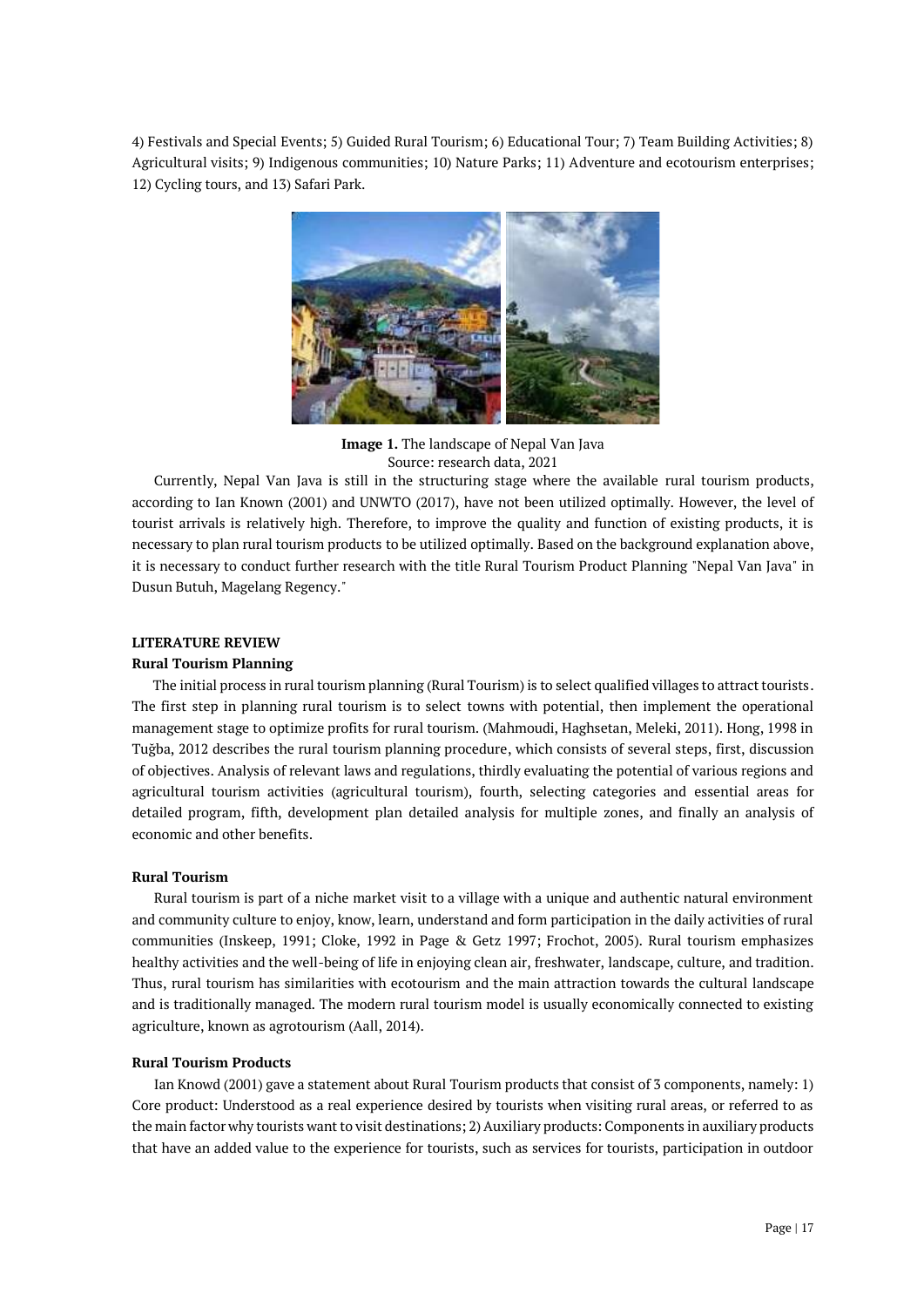activities, arts and culture and exploring tourist trails; 3) Augmented Product: Augmented product components related to how facilities in the form of public infrastructure can be available in rural areas, while the involvement of the government or stakeholders is one of the factors in fulfilling this product.

UNWTO (2017) states rural tourism products and services in Asia and the Pacific come in various forms, but not limited to 1) Homestays; 2) Craft Sales; 3) Ethnic and cultural performances; 4) Festivals and Special Events; 5) Guided Rural Tourism; 6) Educational Tour; 7) Team Building Activities; 8) Agricultural visits; 9) Indigenous communities; 10) Nature Parks; 11) Adventure and ecotourism enterprises; 12) Cycling tours, and 13) Safari Park.

## **METHOD**

This study uses descriptive methods with a qualitative approach (Moleong, 2010) that aims to explain and summarize various conditions, situations, or various variables that arise in a society that become the object of research based on what happens with words. A qualitative approach use to describe empirical reality and provide recommendations according to actual conditions in the field related to Rural Tourism Product Planning "Nepal Van Java" Dusun Butuh, Magelang Regency as a consideration in planning and flying rural tourism products. The data collection techniques used are interviews, observations, and literature studies. The analysis unit is Nepal Van Java, the manager of Nepal Van Java and the Department of Tourism, Youth, and Sports of Magelang Regency.

# **RESULTS AND DISCUSSIONS**

### **Rural Tourism Products**

The factual condition of rural tourism products in Nepal Van Java tourist destinations according to Ian Knowd's approach and UNWTO as the state in Tables 1 and 2.

| No | <b>Product Hierarchy</b> | description                                                                                                                                                                         |
|----|--------------------------|-------------------------------------------------------------------------------------------------------------------------------------------------------------------------------------|
|    | Core Product             | Rural landscape, a view of the beauty of the form of settlements of the people of Dusun                                                                                             |
|    |                          | Butuh who live at the foot of Mount Sumbing                                                                                                                                         |
|    | <b>Auxiliary Product</b> | 1) Hospitality services; 2) Friendly society; 3) Outdoor Activities; 4) Various local arts                                                                                          |
|    |                          | (Lengger Dance, Kubro siswo, Jathilan, Ndayakan); and 5) Tourist Trails.                                                                                                            |
|    | <b>Augmented Product</b> | The involvement of third parties or government parties related to public infrastructure                                                                                             |
|    |                          | that also affects tourist activities, examples of realization in this component of the<br>product is the availability of road signs and road repairs as the primary access to Nepal |
|    |                          | van Java destinations.                                                                                                                                                              |

#### **Table 1.** Nepal Van Java Rural Tourism Product Hierarchy

Source: research data, 2021.

#### **Table 2.** Rural Tourism Product Typology of Nepal Van Java

| <b>No</b> | <b>Product Typology</b>             | <b>Description</b>                                                                                                                                                                                                                                                                        |
|-----------|-------------------------------------|-------------------------------------------------------------------------------------------------------------------------------------------------------------------------------------------------------------------------------------------------------------------------------------------|
| 1.        | Homestay                            | The people of Dusun Butuh use their house as a homestay as a means of lodging tourists.<br>There are ten homestays spread across several points. Each <i>homestay</i> has the same<br>facilities, wifi, television, mattress, shared kitchen, and a bathroom equipped with warm<br>water. |
| 2.        | Craft Sellers                       | By making Mount Sumbing a characteristic offered by Dusun Bintact, the key chain that<br>reads" Symphony Sumbing" sold in basecamp symphony becomes one of the crafts shown.                                                                                                              |
| 3.        | Ethnic and Cultural<br>Performances | Art dance in Dusun Butuh such as:                                                                                                                                                                                                                                                         |
|           |                                     | 1. Lengger: a dance that advises everyone to stand up for the truth and get rid of evil.<br>2. <i>Kubro siswo</i> : an art that tells about the spread of Islam in Java Island.                                                                                                           |
|           |                                     | 3. Jathilan or kuda lumping: a performance which tells about the war training of Mataram<br>troops led by Sultan HamengkuBuwono I to face the Dutch forces.                                                                                                                               |
|           |                                     | 4. <i>Ndayakan (Topeng ireng</i> ) is the result of the metamorphosis of Kubro Siswo art.                                                                                                                                                                                                 |
|           |                                     | 5. Warok is a figure who has powerful fighting skills.                                                                                                                                                                                                                                    |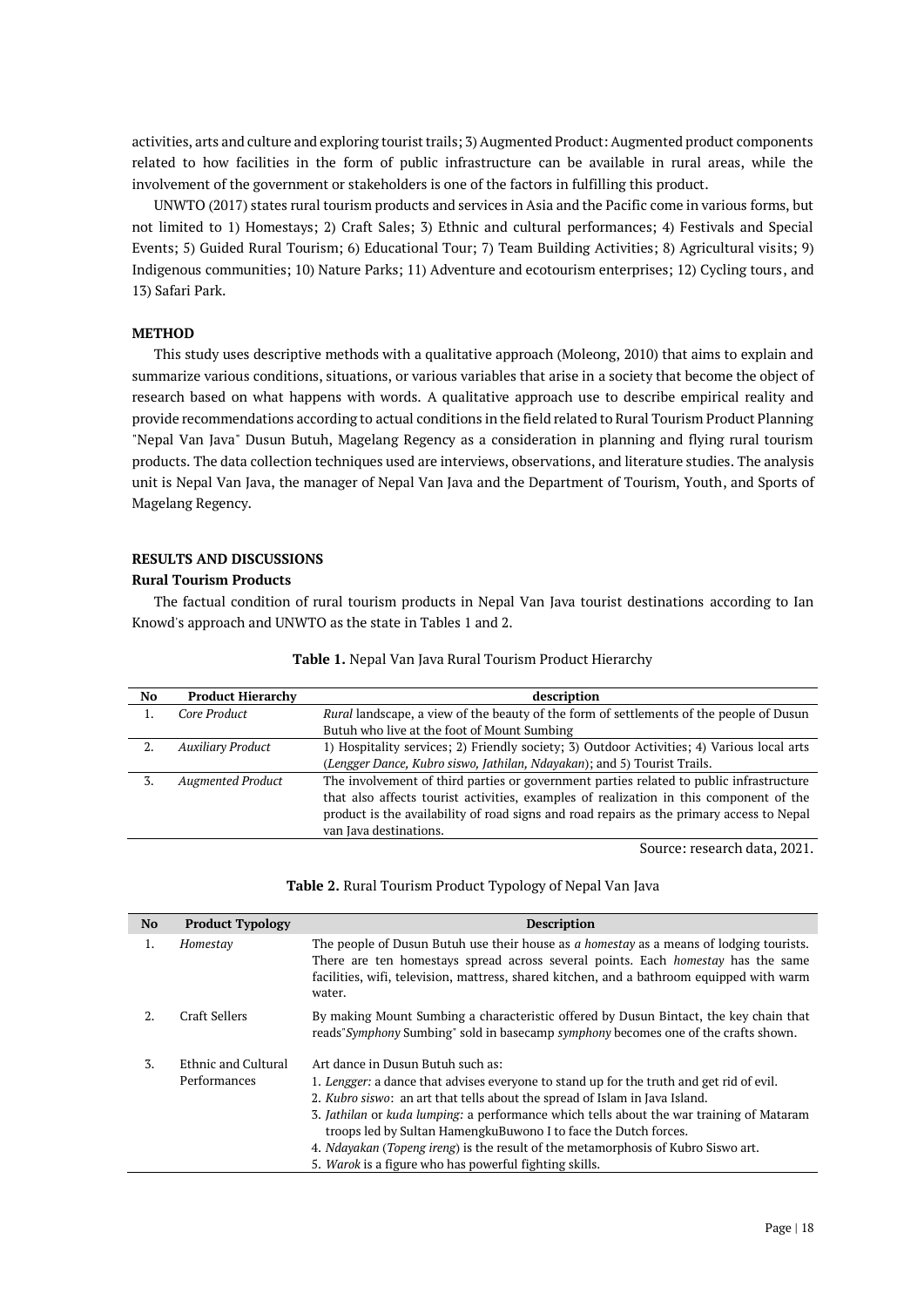| N <sub>o</sub> | <b>Product Typology</b>        | <b>Description</b>                                                                                                                                                                                                                                                                                                                                  |
|----------------|--------------------------------|-----------------------------------------------------------------------------------------------------------------------------------------------------------------------------------------------------------------------------------------------------------------------------------------------------------------------------------------------------|
|                |                                | 6. Shalawat Laras Madyo and Sholawat Rebana that are played almost every day in Dusun<br>Butuh.                                                                                                                                                                                                                                                     |
| 4.             | Festivals or special<br>events | Merti Dusun, which in Indonesian means 'remember the hamlet,' is carried out on the<br>anniversary of the hamlet. Merti Dusun's other names are Saparan and Alms of the Earth.<br>Activities carried out in Merti Dusun are <i>nyadran</i> or visiting ancestral cemeteries, then<br>continued with <i>sagoan</i> (eating with the entire village). |
| .5.            | Guided Rural<br><b>Tourism</b> | There is no regular tour guide that explains the tourist attraction of Nepal Van Java. The<br>NVJ motorcycle taxis are willing to take tourists around and guide them to tell and provide<br>information about Dusun Butuh, Nepal Van Java.                                                                                                         |
| 6.             | Agricultural Visit             | There is a place to plant broccoli and mustard seeds that offer services to tourists to learn<br>to plant seedlings that can then be brought as hand fruit.                                                                                                                                                                                         |
| 7.             | Cycling Tours                  | Cycling tour activities in Nepal Van Java include cycling tours for recreation and leisure<br>and are done individually by visitors.                                                                                                                                                                                                                |

Source: research data, 2021.

#### **Rural Tourism Product Planning**

In the agricultural management aspect, most of the local people of Dusun Butuh have a livelihood as farmers. The tourism stakeholder can use public plantation areas for tourism activities. Plants often found in Dusun Butuh are leeks, carrots, cauliflower and potatoes, and an etawa goat farm in the Temanggung village area. The tourism stakeholder can utilize the farming area to encourage agrotourism activities as one of the tourist attractions. This goat farm aims to take the milk to produce goat's milk with various flavors then. In addition to milk, this goat farm processes goat manure into manure that is useful for farmers.

The development of agrotourism potential can be one way for Dusun Butuh to maintain their identity as farmers and balance tourism activities with agriculture. Farmer Group and Farmer Women's Group work together in organizing various agricultural activities. Some of the Farmer Group members also joined as members of the NVJ community, namely the manager of Nepal tourist destination Van Java showed the support of farmers for tourism.

The success of Nepal Van Java to become a tourist destination is indeed inseparable from the support of the local community of Dusun Butuh. They do not rely on outside assistance, especially at the beginning of pioneering in the middle of last year. The local community of Dusun Butuh is either included in the NVJ community as the manager of Nepal Van Java or ordinary people enough to prove their ability by showing the running of tourism activities. This condition can be seen by how the local community of Dusun Butuh can maximize the opportunity to get benefits such as opening small food outlets, becoming motorcycle taxis, to make Homestays. The NVJ community showed their ability to establish Dusun Butuh as a tourist destination that requires good management, the establishment of organizational structure, division of guard schedule tasks, determining the price of admission to organize motorcycle taxi groups and food vendors. Therefore, to continue to develop in the planning stage, the community of Dusun Butuh generally and the Nepal van Java community, especially as the manager of tourism activities, need always to be involved.

Temanggung Village has been declared one of the tourist villages located in the Magelang Regency since the beginning of 2021. Temanggung Village consisting of ten hamlets, must now show the tourist attraction of the wealth of resources to attract tourists. Nepal Van Java which has been able to attract tourists to visit, is undoubtedly one of the tourism activities in the tourist village of Temanggung Village. DISPARPORA Kab. Magelang has a calendar of events or a Calendar of Events. There is information related to events to be held in Magelang District in the scope of the following 1 (one) year. Some of the events had resulted from cooperation between the government and the local community in Magelang Regency. Therefore, Nepal Van Java should take advantage of this opportunity as a form of commitment with the officials in developing tourism Kab. Magelang. It considers the planning procedures of rural tourism (Hong, 1998) and (Tugba, 2012), the existence of resources owned, and the potential uses for tourism development as presented in Table 3.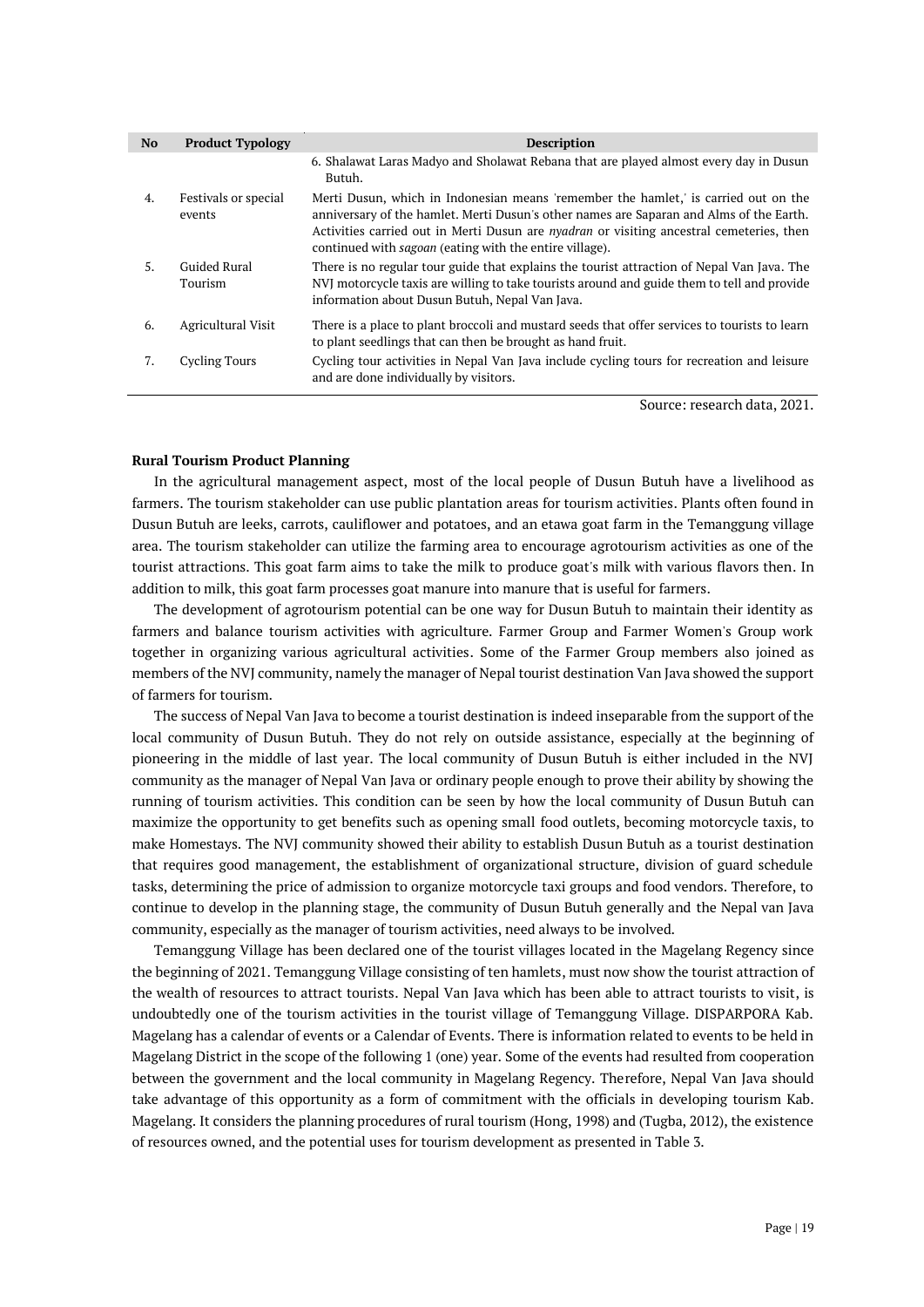|  |  | Table 3. Development Considerations |
|--|--|-------------------------------------|
|--|--|-------------------------------------|

| No | Consideration   | <b>Description</b>                                                                                                                                                                               |
|----|-----------------|--------------------------------------------------------------------------------------------------------------------------------------------------------------------------------------------------|
| 1. | Aim<br>of       | We are developing rural tourism product planning for Nepal Van Java, which is currently still in                                                                                                 |
|    | Planning        | the structuring stage by maximizing the potential of resources. The development carried out can                                                                                                  |
|    |                 | maximize the participation of local communities and have a positive impact on the local                                                                                                          |
|    |                 | community.                                                                                                                                                                                       |
| 2. | Resource        | 1. Natural Environment: Rural Landscape, natural scenery in the form of settlements and                                                                                                          |
|    | Identification  | plantation areas of local communities that follow the contour conditions of Mount Sumbing                                                                                                        |
|    |                 | foot land;                                                                                                                                                                                       |
|    |                 | a. Cultural Environment: i) Indigenous Community: Cleft Symphony, NVJ community, NVJ<br>motorcycle taxi, farmer group, and farmer women's group (KWT); ii) Ethnic and Cultural                   |
|    |                 | Performances: There are several dance arts in Nepal Van Java, such as Lengger Dance, Kubro                                                                                                       |
|    |                 | siswo, jathilan, Ndayakan (Topeng ireng), Warok accompanied by gamelan that celebrates                                                                                                           |
|    |                 | ancient Javanese songs; iii) Festival & Special Event: Merti Dusun, where the people of Dusun                                                                                                    |
|    |                 | Need gather as an expression of gratitude for the harvest of the hamlet as well as the birthday                                                                                                  |
|    |                 | of the hamlet. There is also a tradition performed by farmers when the harvest season arrives,                                                                                                   |
|    |                 | namely sedulur gatherings, where the farmer's families will have to eat together as gratitude                                                                                                    |
|    |                 | to God for the blessings of the harvest given to the farmers.                                                                                                                                    |
|    |                 | b. Industrial Environment: i) Homestay: Ten homestays spread across Dusun Butuh, Nepal Van                                                                                                       |
|    |                 | Java. The villagers use their homes as homestays as a means of lodging for tourists; ii)                                                                                                         |
|    |                 | Handicraft Sales: Nepal Van Java does not yet have a craft that describes the characteristics                                                                                                    |
|    |                 | of Nepal Van Java. In addition to the key chain that reads "Symphony Sumbing" sold at                                                                                                            |
|    |                 | basecamp symphony cleft. There are already several design plans and materials for<br>handicrafts, but there has been no further implementation due to human resource difficulties.               |
|    |                 | iii) Guided Rural Tourism: Although there is no official Tour guide in Nepal Van Java, the                                                                                                       |
|    |                 | manager will provide one if tourists feel the need. NVJ motorcycle taxi service providers are                                                                                                    |
|    |                 | willing to provide light information related to Nepal Van Java when driving tourists around                                                                                                      |
|    |                 | with their services.                                                                                                                                                                             |
|    |                 | c. Recreational Environment: i) Cycling Tour: So far, in Nepal Van Java can be found many                                                                                                        |
|    |                 | groups of cyclists despite the extreme road access and special facilities for cyclists are not yet                                                                                               |
|    |                 | available. ii) Agricultural Visit: the availability of nurseries that the public can visit can                                                                                                   |
|    |                 | develop agricultural visit activities to provide educational value and experience for tourists                                                                                                   |
|    |                 | related to planting vegetable seedlings.                                                                                                                                                         |
| 3. | Related<br>Laws | In determining further steps, it is necessary to know some laws and regulations related to the                                                                                                   |
|    | and             | sustainability of tourism activities. Some rules and regulations that need to considered include:                                                                                                |
|    | regulations     | a. Law: i) UU No 10-2009 About Tourism; ii) UU No. 25-2004 About the National Development<br>Planning system.                                                                                    |
|    |                 | b. Local Regulations: i) Central Java Provincial Regulation Nomor 10 Tahun 2012 About the                                                                                                        |
|    |                 | Master Plan for Tourism Development of Central Java Province in 2012 - 2027; ii) Central                                                                                                         |
|    |                 | Java Regional Regulation No 2 Tahun 2019 About Empowering Tourism Villages in Central                                                                                                            |
|    |                 | Java Province; iii) Magelang District Regulation No. 4 Tahun 2015 on The Master Plan of                                                                                                          |
|    |                 | Magelang District Tourism Development Year 2014-2034.                                                                                                                                            |
|    |                 | Regulation of the Minister of Villages, Development of Disadvantaged Regions, and<br>C.                                                                                                          |
|    |                 | Transmigration of the Republic of Indonesia No. 5 Tahun 2016 About Rural Development.                                                                                                            |
|    |                 | Peraturan Gubernur Jawa Tengah No. 36 Tahun 2006 About Rural Development.<br>d.                                                                                                                  |
| 4. | Estimated<br>no | Based on interviews with NVJ management, the Nepal Van Java began visited by tourists in mid-                                                                                                    |
|    | of visitors     | 2020, with the highest number of visits reaching 30,000 visitors per month. When calculated                                                                                                      |
|    |                 | simply in the average division, 1000 (one thousand) visits in one day. With the achievement of                                                                                                   |
|    |                 | this number of visits, Nepal Van Java can continue to increase the number of tourist visits when                                                                                                 |
|    |                 | offering tourism products in other activities to tourists. In addition, from the results of an<br>interview with NVJ's chief manager, the manager is interested in attracting the school student |
|    |                 | market because it has the opportunity to become a sizeable sustainable market share.                                                                                                             |
|    |                 | Source: research data, 2021.                                                                                                                                                                     |

# **Development Options**

Through consideration of related issues of Nepal van Java, as well as weighing the potential of the formulated choice of rural tourism products, including 1) Agrotourism: The agricultural potential of Nepal Van Java can be developed as one of the activities for tourists. Rural tourism includes several components of rustic tourism products and services according to UNWTO, including guided rural tourism, team building activities, agricultural visits as portrayed in Image 2.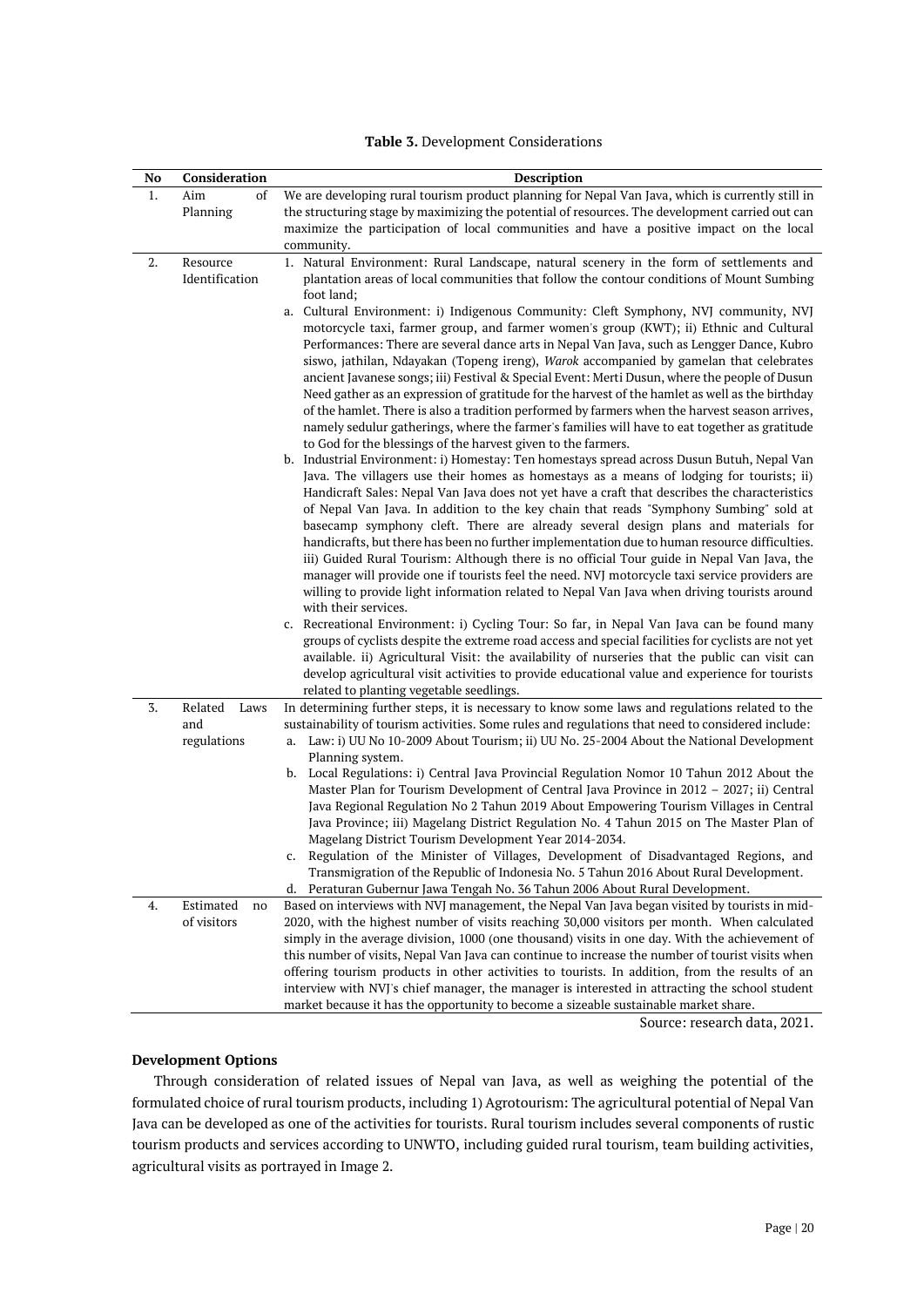2) Farmstays: By maximizing the potential resources of Nepal Van Java, namely the agricultural aspects and local communities with farmers' livelihoods, some of whom are willing to provide homestays for rent to tourists, farm stays that are one of the core product components in rural tourism products can be one of the special focuses or categories in rustic tourism products in Nepal Van Java as portrayed in Image 3.

3) Culture: The richness of art and culture owned by Nepal Van Java is currently not maximized as one of the rural tourism products offered to tourists (Image 4).



**Image 2.** Agrotourism Area Source: research data, 2021



**Image 3.** Farmstay Source: research data, 2021



**Image 4.** Culture Source: research data, 2021

In the regional aspect, product packaging development with the following considerations: 1) Local community residential area: Nepal Van Java, known for its form of a local community settlement. It is necessary to maintain the conditions of Dusun Butuh to support the running of tourism activities. So that in carrying out development planning, the entire local community settlement area becomes a zone or location that can be devoted to several actions such as feeling the daily atmosphere of the community of Dusun Butuh; 2)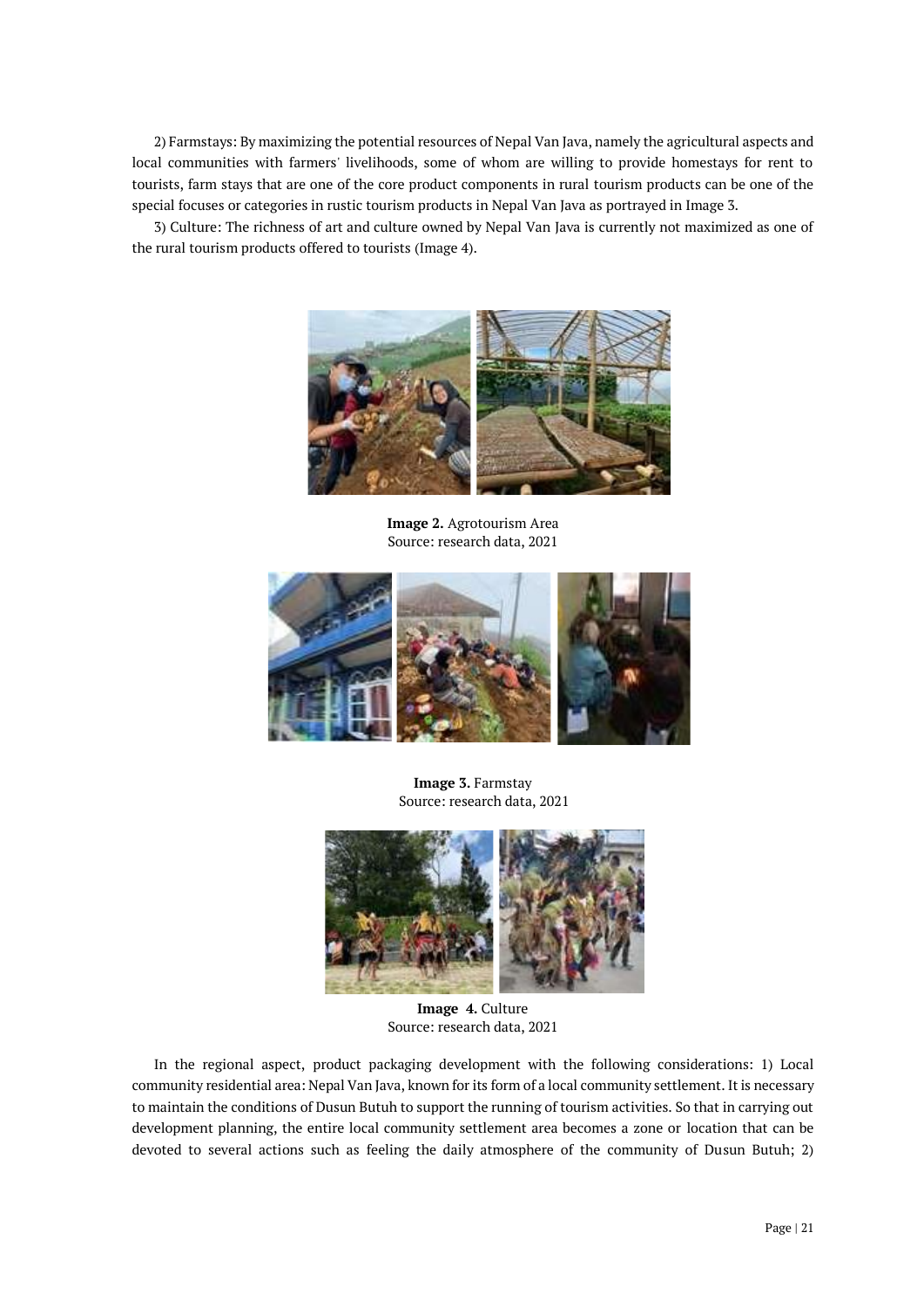Recreation area: Nepal Van Java already has utilized land by building a viewing booth, as well as a small park that provides simple seating and this area is one way with a path to go to the post one climb Mount Sumbing, then the whole area can be one area to do recreational activities, especially sightseeing activities; 3) Plantation Area: The plantation land of Dusun Butuh community is scattered, some of which have a strategic location to be visited by tourists so that it has the potential to be done some agricultural tourism activities such as participating in gardening activities (planting seeds to harvest crops), as well as selling the plantation products to tourists.

In supporting facilities, the development that is currently needed are 1) Signboards: Needed to show and achieve attractiveness and explanations related to the area or area of the destination. Nepal Van Java needs to make several signs or signboards associated with the general description. 2) Interpretation Board: The role of the interpretation board in tourist attractions is essential in tourism activity. The recommended interpretation media is an interpretation board made of wood and glass measuring 290 cm long and 112 cm wide, containing a map of the area and a list of points of interest. 3) The counter available today is a simple table with a position not strategic. The recommended counter has a height of 230 cm, with a length of 252 cm. 4) Tourists visiting Nepal Van Java can enjoy the rural atmosphere on foot. This park bench is needed for tourists to take a break and enjoy the rustic atmosphere in Dusun Butuh. Besides being useful for tourist comfort, it also serves to beautify Nepal Van Java; 5) Public toilets become vital facilities in tourist destinations. In Nepal Van Java itself, the cleanliness and comfort of public restrooms are still not noticed, both by its users and managers. Nepal Van Java itself needs to build public toilets with hygiene standards for the convenience of tourists visiting and at some point evenly distributed in the Dusun Butuh "Nepal Van Java" area.

Road conditions to reach the destination of Nepal Van Java is difficult for motorists, both two-wheeled and four-wheeled. The shape of the road that is still rocky is a particular concern in development planning; road conditions in residential areas are also relatively small can only be traversed by two-wheeled vehicles. The stakeholder can develop transportation facilities by determining the parking area before entering the Dusun Butuh for motorists who cannot afford to drive. The village also needs to provide pick-up transportation from the parking area of four-wheeled vehicles and transportation for tourists enjoying tours in the Nepal Van Java area. The concept of development is based on zoning in Nepal van Java as in Table 4.

| Zona         | <b>Description</b>                                                                                       |
|--------------|----------------------------------------------------------------------------------------------------------|
| Sanctuaries  | The determination of the NVJ core zone is in a residential area with the primary zone point located      |
|              | near the entrance ticket counter where the tourists who come will see the view of residential            |
|              | settlements lined with Mount Sumbing.                                                                    |
| Utilization  | The location of the utilization zone is in the upper land of Dusun Butuh. The Viewing Booth and Mini     |
| Zone         | Park are places for tourists to enjoy the beauty of Dusun Butuh. Tourists can use some community         |
|              | house roof as one of the gathering points for tourists equipped with facilities - simple companion       |
|              | facilities such as stalls and public toilets.                                                            |
| Buffer Zones | The zone provides various facilities supporting tourist activities, considering the Nepal Van Java area, |
|              | a community settlement designed at the available land. One of the points of this zone is the road near   |
|              | Baittaqwa Butuh Mosque, which is also close to Depok Park. Another point is the land around the          |
|              | motorcycle parking lot to the entrance ticket counter.                                                   |

**Table 4.** Zoning

## **Conclusion**

Source: research data, 2021

As a tourist destination in Magelang Regency, Nepal Van Java is a new tourist attraction in mid-2020. In its development, tourism activities relatively simple in Nepal Van Java can attract tourists to reach the average visit of 1000 (one thousand) tourists in one day. The available land and private land aim to keep gardening or farm its primary function and public land used for tourist activities by maximizing resources and potential. Another aspect is human resources, where Nepal Van Java already has a local community such as Farmer Groups and Farmer Women's Groups and other communities engaged in tourism activities of NVJ, NVJ taxi bike, NVJ art.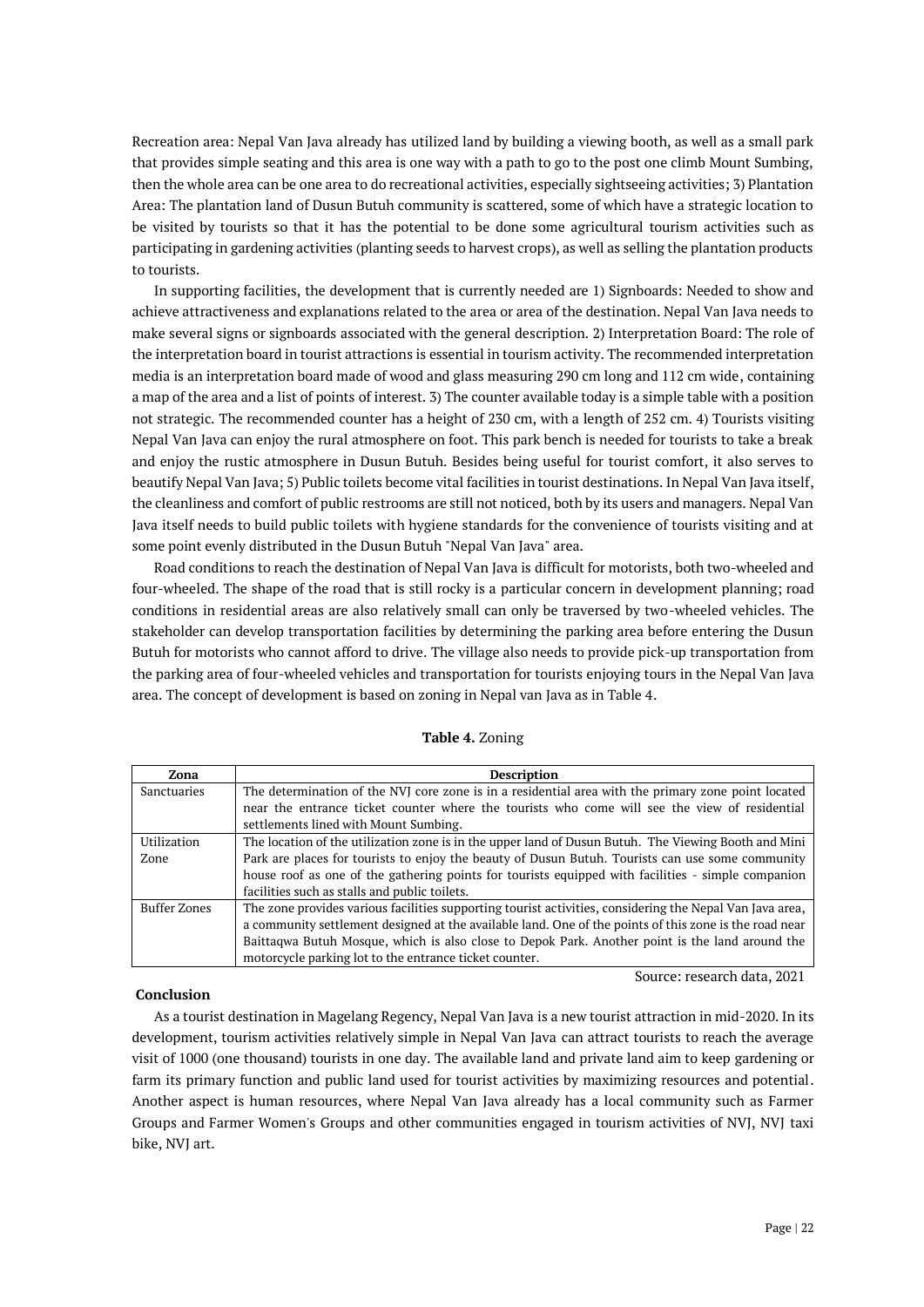Tourism development planning for Nepal Van Java was formed by focussing on the development issue in the form of the desire to involve all local communities in developing tourism activities. Fokus development related to rural tourism products for Nepal Van Java, including Agrotourism, Farmstays, and Culture. The development planning of Nepal Van Java tourism products proposed into three zonas, namely: 1) core zone where Nepal Van Java for tourists offers a main attraction;2) Utilization zone of a zone formed to maximize the use of available land;3) Buffer zone which is a zone formed to provide various facilities supporting tourist activities needed by tourists.

Detailed planning related to rural tourism products, including; 1) Facility planning with recommendations in the form of signboards, Interpretation Boards, as well as park benches, and public toilets with good hygiene standards; 2) Transportation system planning with recommendations in the form of road repairs, determination of parking areas before entering Dusun Butuh Area, and pick-up from the four-wheeled vehicle parking area; 3) Planning to introduce visitors with recommendations in the form of brochures, art performances, souvenirs in the form of carrot lunkhead, and tour packages that for tourists.

# **ACKNOWLEDGMENT**

This research was carried out as part of integration learning in the Tourism Destination Study Program of Bandung Institute of Tourism and disseminated at the National Tourism Seminar 2021. Researchers thanked the Management of Sekolah Tinggi Pariwisata Bandung, the Ministry of Tourism and Creative Economic of the Republic of Indonesia, the Department of Tourism, Youth and Sports of Magelang Regency, the Government of Dusun Butuh, Nepal Van Java Community, and all parties involved.

#### **REFERENCES**

- Candela, G., & Figini, P. (2010). Destination Unknown: Is there any Economics Beyond Tourism Areas? *Review of Economic Analysis, 2*(3), 256-271.
- Dodds, R., & Butler, R. (2010). Barriers to implementing sustainable tourism policy in mass tourism destination Aall, C. (2014). Sustainable Tourism in Pratice: Promoting or Perverting the Quest for a Sustainable DevelopmentS. Sustainability, 2562-2583.
- Ardiwidjaja, R. (n.d.). Wisata Perdesaan Percepatan Pembangunan Nasional Dari Pinggir. Kementrian Pariwisata dan Ekonomi Kreatif, (pp. 1-24). Jakarta.
- Asmoro, Yoga, A., Bachri, B. T., & Detmulianti, A. (2020). Analisis Potensi Wisata Desa Dengan Kerangka 6A Studi Ksus Desa Ngajum, Malang. Media Wisata, Vol 18(2), 232-250.
- Dávid, , L., Tóth, G., Kelemen, N., & Kincses, Á. (2007). A VIDÉKI TURIZMUS SZEREPE AZ ÉSZAK-MAGYARORSZÁG RÉGIÓBAN, KÜLÖNÖS TEKINTETTEL A VIDÉKFEJLESZTÉSRE A 2007-13 ÉVI AGRÁR- ÉS VI (Martins, 2015)DÉKPOLITIKA TÜKRÉBEN. Gazdálkodás 51. évfolyam 4. szám, , 39-60.
- David., L. (2011). Tourism Ecology; towards the responsible, sustainable tourism future.Worldwide
- Frochot, I. (2005). A benefit segmentation of tourists in rural areas: a Scottish perspective. Tourism Management, 26, 335-346.
- Hong, W.-C. (1998). Rural Tourism: A Case Study of Regional Planning in Taiwan.
- Ivan Nugroho, P. D. (2018). The Planning and The Development of the ecotourism and tourism village in Indonesia: A policy review. Journal of Socioeconomics and Development, 43-51.
- Kiper, T., & Özdemir, G. (n.d.). Tourism Planning in Rural Areas and Organization Possibilities. Namık Kemal University, Faculty of Agriculture,
- Knowd, I. (2001). Rural Tourism Panacea and Paradox. Geography Teachers' Curriculum Workshop hosted by the University of Western Sydney. Sydney: UWS Hawskesbury.
- Mahmoudi, B., Haghsetan, A., & Maleki, R. (2011). Investigation of Obstacles and Strategies of Rural Tourism. Journal of Sustainable Development Vol. 4, No. 2, 136-141.
- Martins, M. (2018). Tourism Planning and Tourismphobia: An Analysis of the Strategic Tourism Plan of Barcelona 2010-2015. Journal of Tourism, Heritage & Services Marketing, Vol. 4, No. 1, 3-7.

Meleong, L. (2010). Metodologi Penelitian Kualitatif. Bandung: Remaja Rosdakarya.

Tuğba Kiper, G. Ö. (2012). Tourism Planning in Rural Areas and Organization Possibilities. Landscape Planning, 124-150.